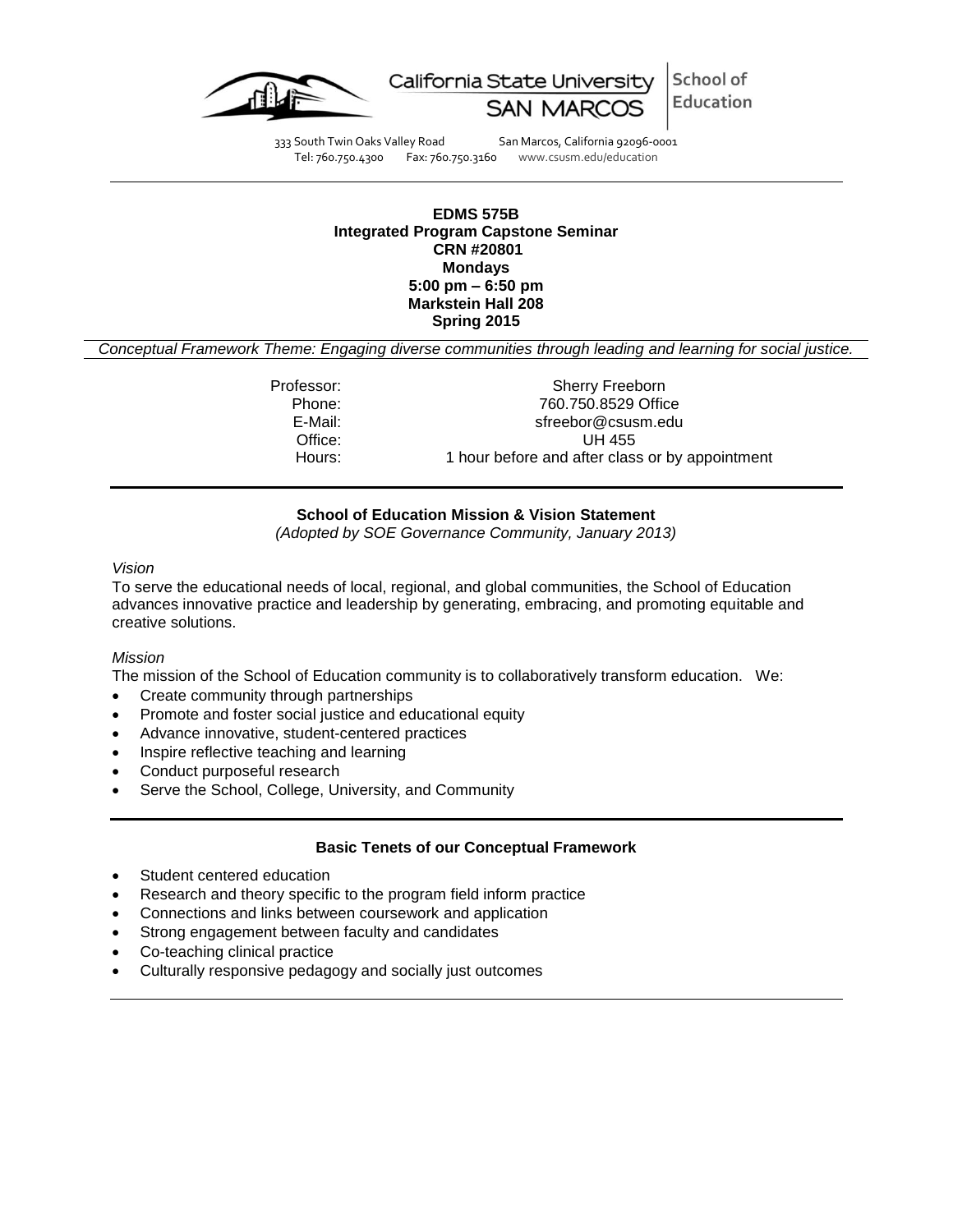## **COURSE DESCRIPTION**

Students demonstrate mastery of the integration of content and pedagogy through performance assessment. Accompanies the required student teaching during the final semester of the integrated Bachelor of Arts and Multiple Subject Credential Program. *Graded Credit/No Credit. Enrollment restricted to students in*

*the ICP. Enrollment Requirement: Successful completion of all program coursework.*

**Freeborn**: This course provides the culminating experience for teacher candidates who are completing the Integrated Credential Program (ICP). Students will demonstrate that they have met competencies required in the Liberal Studies program with the requirements for the teaching credential (TPEs). They will receive information and seminars on completion of TPA Tasks 3 and 4. They will receive all information to complete the credentialing process.

# **Course Prerequisites**

The prerequisite for this course is completion of all coursework for both the teaching credential and the Liberal Studies major. Concurrent enrollment in coursework for the bilingual certification and completion of the CLAD certificate is acceptable. A co-requisite for this course is enrollment in Clinical Practice I and II.

## **Course Objectives**

Teacher performance expectations (TPE) competencies requirements:

- Engaging in reflective discussions linking content mastery experiences with classroom teaching experiences.
- Written evidence and artifacts for all TPE's. The full text for the TPE's can be obtained from the School of Education Web site. University Supervisors will assess successful completion of the requirements.
- Completion of TPA Tasks 3 and 4 and submitted through TaskStream for scoring by the CSUSM assessors.

### **Required Texts**

Current account on TaskStream

## **Authorization to Teach English Learners**

This credential program has been specifically designed to prepare teachers for the diversity of languages often encountered in California public school classrooms. The authorization to teach English learners is met through the infusion of content and experiences within the credential program, as well as additional coursework. Candidates successfully completing this program receive a credential with authorization to teach English learners.

*(Approved by CCTC in SB 2042 Program Standards, August 02)*

## **STUDENT LEARNING OUTCOMES**

This course will take place in a virtual environment with some face-to -ace sessions in which attendance is required. The local TPE's will be completed in the time requirement for assessment. There will be face-to-face sessions as well as multimedia presentations through Cougar Courses for assistance in completing TPA Tasks 3 and 4. Student Services will conduct the finishing seminar for completion of the credential requirements.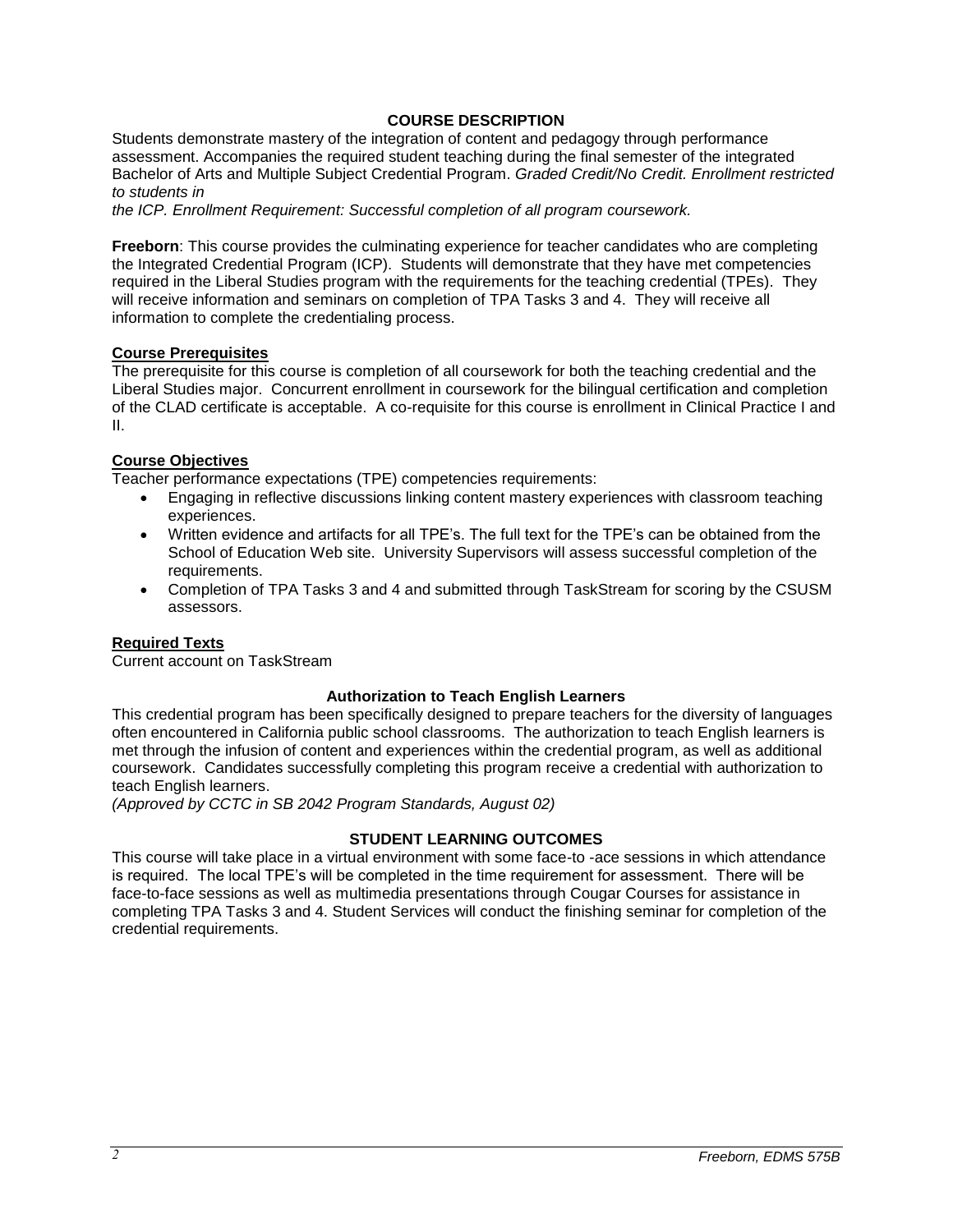## **GENERAL CONSIDERATIONS**

### **Assessment of Professional Dispositions**

Assessing a candidate's dispositions within a professional preparation program is recognition that teaching and working with learners of all ages requires not only specific content knowledge and pedagogical skills, but positive attitudes about multiple dimensions of the profession. The School of Education has identified six dispositions – social justice and equity, collaboration, critical thinking, professional ethics, reflective teaching and learning, and life-long learning—and developed an assessment rubric. For each dispositional element, there are three levels of performance - *unacceptable*, *initial target*, and *advanced target*. The description and rubric for the three levels of performance offer measurable behaviors and examples.

The assessment is designed to provide candidates with ongoing feedback for their growth in professional dispositions and includes a self-assessment by the candidate. The dispositions and rubric are presented, explained and assessed in one or more designated courses in each program as well as in clinical practice. Based upon assessment feedback candidates will compose a reflection that becomes part of the candidate's Teaching Performance Expectation portfolio. Candidates are expected to meet the level of *initial target* during the program.

#### **School of Education Attendance Policy**

Due to the dynamic and interactive nature of courses in the School of Education, all students are expected to attend all classes and participate actively. At a minimum, students must attend more than 80% of class time, or s/he may not receive a passing grade for the course at the discretion of the instructor. Individual instructors may adopt more stringent attendance requirements. **You will be required to attend 5 mandatory class meetings.** Should the student have extenuating circumstances, s/he should contact the instructor as soon as possible. *(Adopted by the SOE Governance Community, December, 1997).*

### **Students with Disabilities Requiring Reasonable Accommodations**

Candidates with disabilities who require reasonable accommodations must be approved for services by providing appropriate and recent documentation to the Office of Disable Student Services (DSS). This office is located in Craven Hall 4300, and can be contacted by phone at (760) 750-4905, or TTY (760) 750-4909. Candidates authorized by DSS to receive reasonable accommodations should meet with their instructor during office hours or, in order to ensure confidentiality, in a more private setting.

### **Grading Standards**

- Successful completion of competency in the Teaching Performance Expectations.
- Completion of Professional Employment Portfolio
- Completion of all ICP, CSUSM, and CSU exit surveys
- Participation in discussion directly related to TPA Task 3 and 4.
- Attendance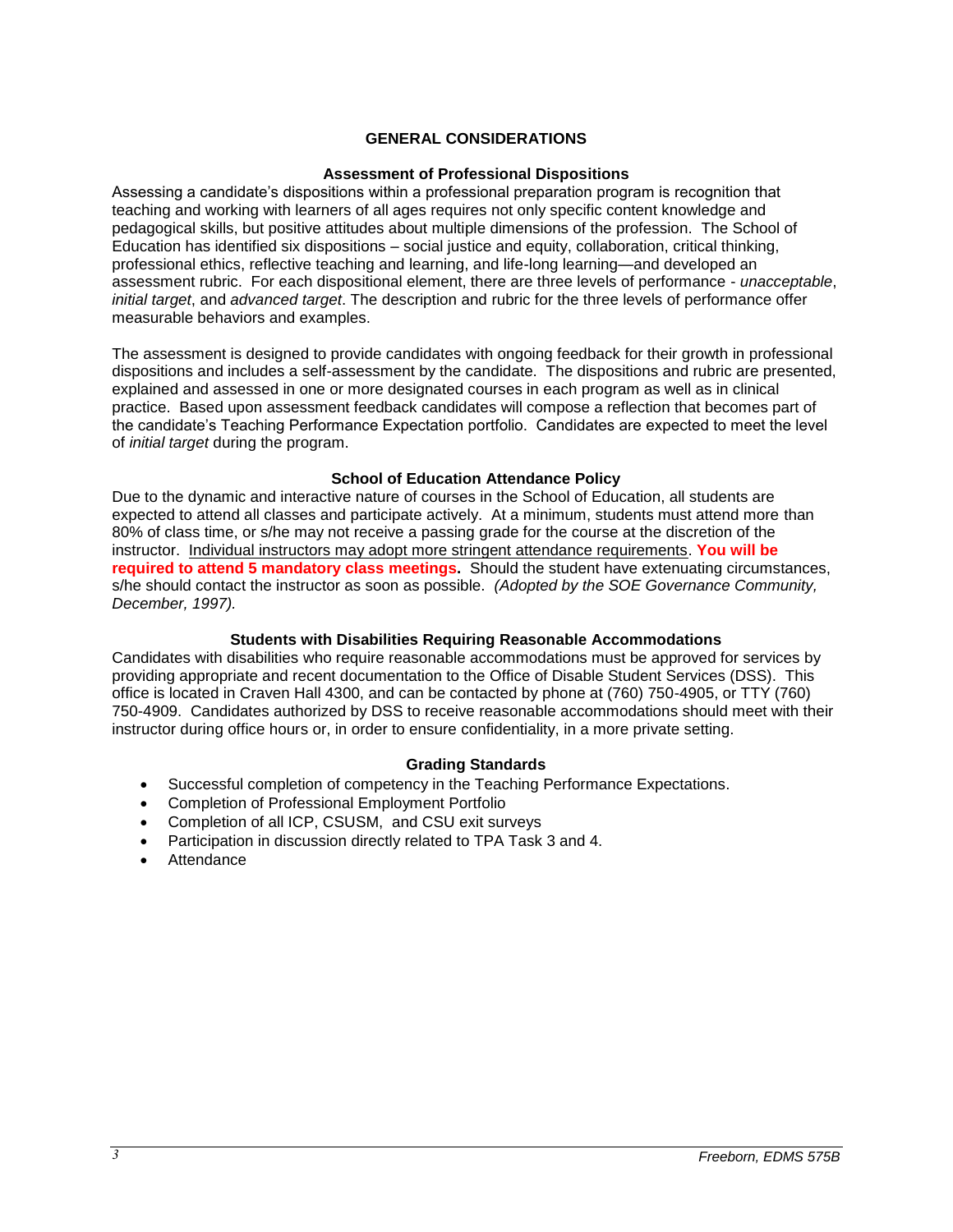## **CSUSM Academic Honesty Policy**

"Students will be expected to adhere to standards of academic honesty and integrity, as outlined in the Student Academic Honesty Policy. All written work and oral presentation assignments must be original work. All ideas/materials that are borrowed from other sources must have appropriate references to the original sources. Any quoted material should give credit to the source and be punctuated with quotation marks.

Students are responsible for honest completion of their work including examinations. There will be no tolerance for infractions. If you believe there has been an infraction by someone in the class, please bring it to the instructor's attention. The instructor reserves the right to discipline any student for academic dishonesty in accordance with the general rules and regulations of the university. Disciplinary action may include the lowering of grades and/or the assignment of a failing grade for an exam, assignment, or the class as a whole."

Incidents of Academic Dishonesty will be reported to the Dean of Students. Sanctions at the University level may include suspension or expulsion from the University.

### **Plagiarism:**

As an educator, it is expected that each candidate will do his/her own work, and contribute equally to group projects and processes. Plagiarism or cheating is unacceptable under any circumstances. If you are in doubt about whether your work is paraphrased or plagiarized see the Plagiarism Prevention for Students website [http://library.csusm.edu/plagiarism/index.html.](http://library.csusm.edu/plagiarism/index.html) If there are questions about academic honesty, please consult the University catalog.

## **Use of Technology**

Candidates are expected to demonstrate competency in the use of various forms of technology (i.e. word processing, electronic mail, Moodle, use of the Internet, and/or multimedia presentations). Specific requirements for course assignments with regard to technology are at the discretion of the instructor. Keep a digital copy of all assignments for use in your teaching portfolio. All assignments will be submitted online, and some will be submitted in hard copy as well. Details will be given in class.

## **Electronic Communication Protocol**

Electronic correspondence is a part of your professional interactions. If you need to contact the instructor, e-mail is often the easiest way to do so. It is my intention to respond to all received e-mails in a timely manner. Please be reminded that e-mail and on-line discussions are a very specific form of communication, with their own nuances and etiquette. For instance, electronic messages sent in all upper case (or lower case) letters, major typos, or slang, often communicate more than the sender originally intended. With that said, please be mindful of all e-mail and on-line discussion messages you send to your colleagues, to faculty members in the School of Education, or to persons within the greater educational community. All electronic messages should be crafted with professionalism and care. Things to consider:

- Would I say in person what this electronic message specifically says?
- How could this message be misconstrued?
- Does this message represent my highest self?
- Am I sending this electronic message to avoid a face-to-face conversation?

In addition, if there is ever a concern with an electronic message sent to you, please talk with the author in person in order to correct any confusion.